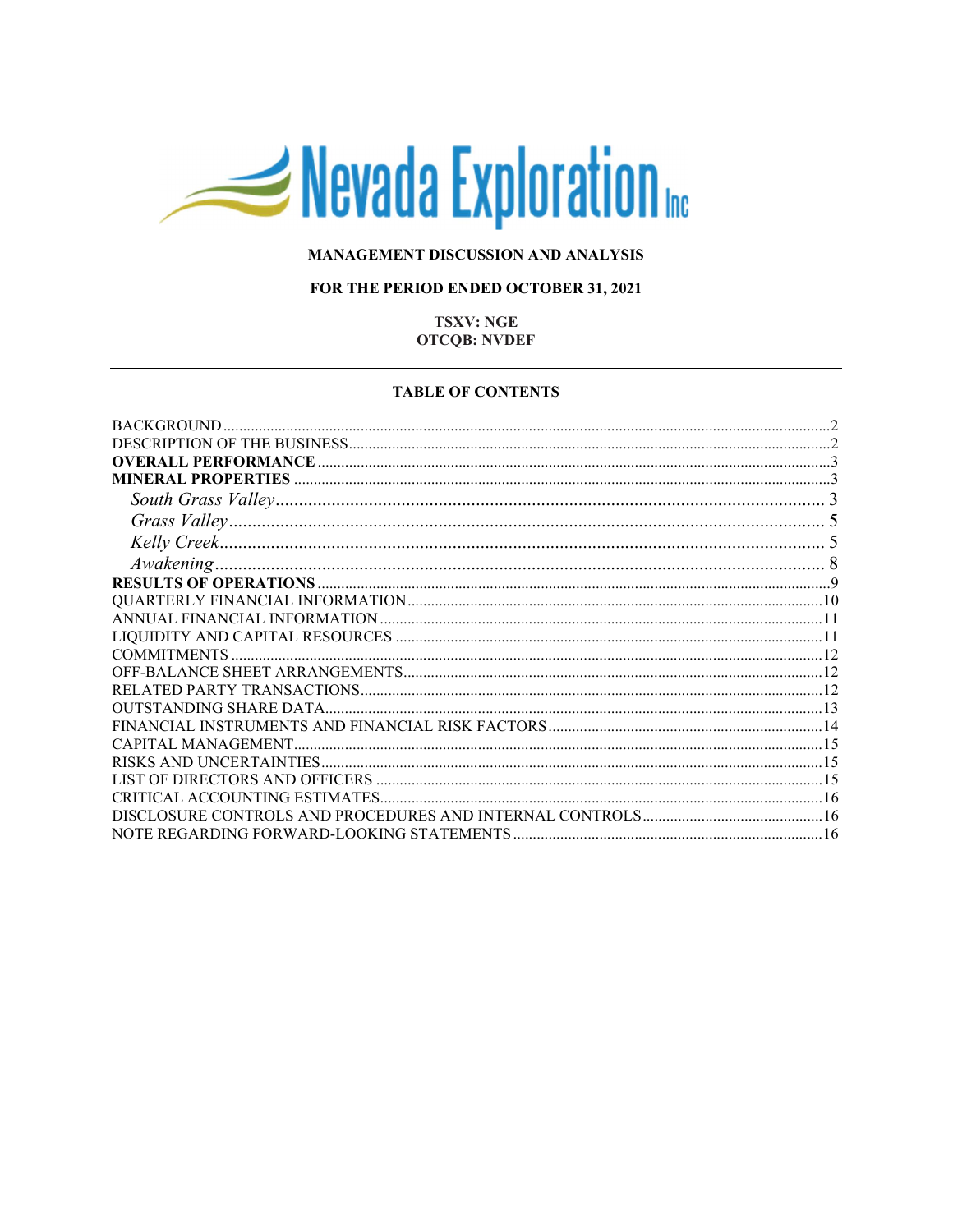# BACKGROUND

The following Management Discussion and Analysis ("MD&A") prepared as of December 23, 2021 should be read in conjunction with the condensed consolidated interim financial statements for the period ended October 31, 2021, and the related notes thereto. Those condensed consolidated interim financial statements have been prepared in accordance with International Financial Reporting Standards ("IFRS"). All dollar amounts included therein and in the following MD&A are expressed in Canadian dollars except where noted.

The reader should also refer to the annual audited financial statements and the MD&A for the year ended April 30, 2021. Statements in this report that are not historical facts are forward-looking statements involving known and unknown risks and uncertainties, which could cause actual results to vary considerably from these statements. Readers are cautioned not to put undue reliance on forward-looking statements.

Additional information related to Nevada Exploration Inc. (the "Company" or "NGE") is available for view on SEDAR at www.sedar.com.

# CONTINUANCE OF OPERATIONS AND GOING CONCERN

The condensed unaudited consolidated interim financial statements for the period ended October 31, 2021, filed on www.sedar.com, have been prepared on a going-concern basis which presumes the realization of assets and discharge of liabilities in the normal course of business. The financial statements do not include adjustments to amounts and classifications of assets and liabilities that might be necessary should the Company be unable to continue operations. The business of mining and exploring for minerals involves a high degree of risk and there can be no assurance that current exploration programs will result in profitable mining operations. The Company's continued existence is dependent upon the preservation of its interests in the underlying properties, the discovery of economically and recoverable reserves, the achievement of profitable operations, or the ability of the Company to raise additional financing, or alternatively upon the Company's ability to dispose of its interests on an advantageous basis. The Company has not produced revenues from its exploration activities and does not have a regular source of cash flow. The Company will periodically have to raise funds to continue operations and, although it has been successful thus far in doing so there is no assurance it will be able to do so in the future. The Company estimates that it will need additional capital to operate for the upcoming year.

Although the Company has taken steps to verify title to the properties on which it is conducting exploration and in which it has an interest, in accordance with industry standards for the current stage of exploration of such properties, these procedures do not guarantee the Company's title. Property title may be subject to unregistered prior agreements, unregistered claims and noncompliance with regulatory and environmental requirements.

There is significant ongoing uncertainty surrounding COVID-19 and the extent and duration of the impacts that it may have on our financial position and results, exploration activities, workers, partners, consultants, suppliers and on global financial markets. The Company has taken measures to contain the spread of COVID-19 and is proceeding with its exploration activities, as long as the work environment remains safe.

# DESCRIPTION OF THE BUSINESS

Nevada Exploration Inc. is a publicly traded junior mineral exploration company whose shares are traded on the TSX Venture Exchange ("TSX-V") and on the OTCQB marketplace ("OTCQB"). The Company is engaged in gold exploration focused in Nevada, USA. The Company and its wholly owned subsidiary Pediment Gold LLC are referred to herein collectively as "the Company", "NGE", "our", or "we".

Nevada's total gold production to date exceeds 225 million ounces, and its current annual production is approximately 5 million ounces, about the same as that of Canada. Less than half of Nevada's bedrock is exposed in its mountain ranges, and the 225 million ounces of production to date clusters near these exposed bedrock areas. The bedrock and geology beneath the cover in Nevada's valley basins is no different than that exposed in its ranges, and so is deemed to be as prospective. However, these covered areas have seen limited systematic exploration to date because conventional regional-scale geochemical sampling programs are ill-suited to looking under cover. Furthermore, the high cost of conventional drilling has precluded the wide-spread use of drilling as a follow-up prospecting tool to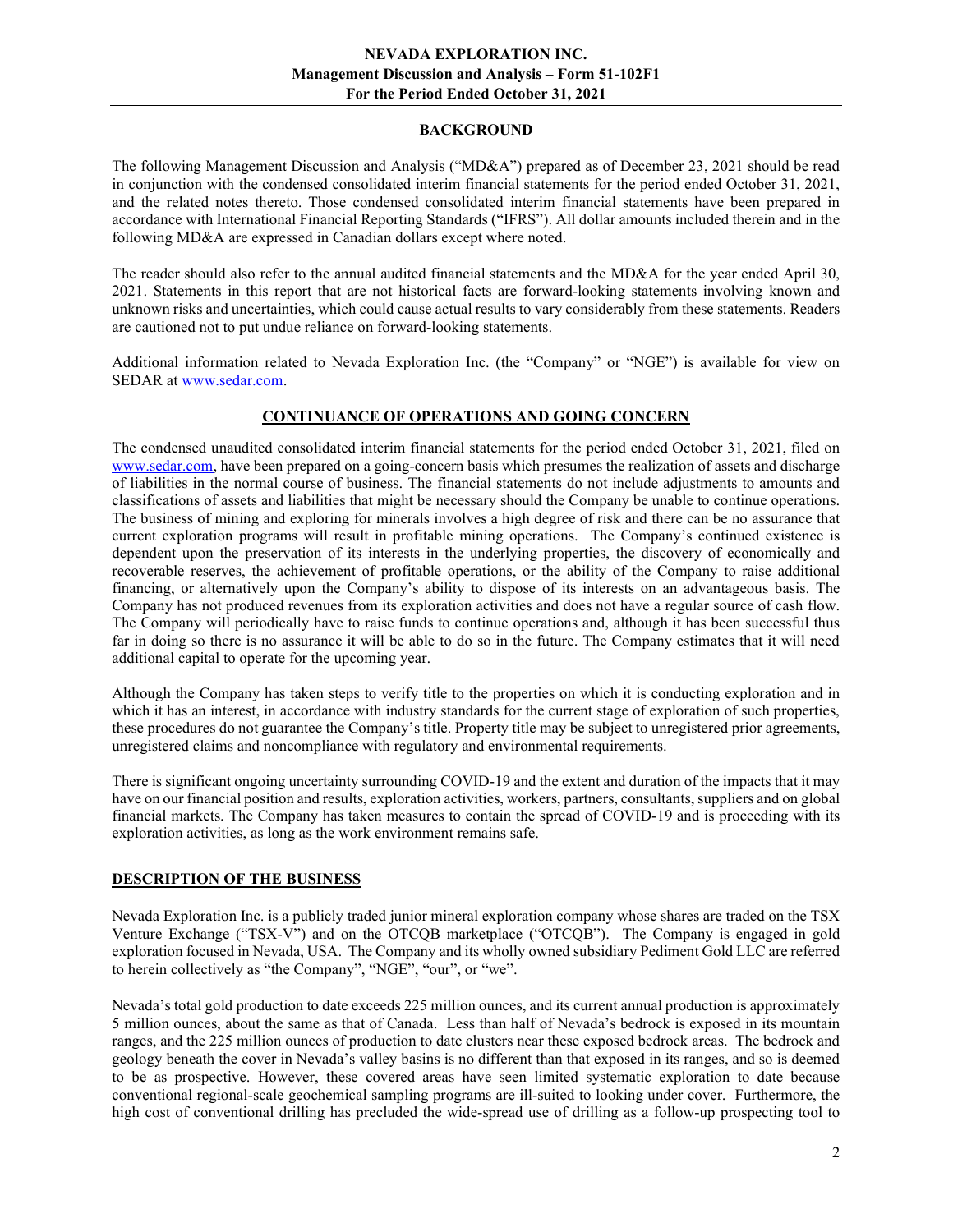evaluate meaningful numbers of targets from regional-scale exploration. The result is that half of Nevada, the world's highest gold producing jurisdiction by area, remains underexplored.

NGE's team has spent the last decade to integrate the use of hydrogeochemistry (groundwater chemistry) with conventional exploration tools to develop a Nevada-specific regional-scale geochemical exploration program to evaluate Nevada's basins. With innovative technology, NGE has completed the world's largest groundwater sampling program for gold exploration, collecting approximately 6,000 samples, to evaluate Nevada's covered basins for new gold exploration targets.

By integrating hydrogeochemistry with conventional exploration methods, NGE is generating and advancing a portfolio of new gold exploration projects. NGE and its exploration partners have now drilled more than 20,000 metres on targets defined by its integrated exploration program, and at several projects have discovered new large hydrothermal systems, with spatial extents covering several square kilometres, defined by system-appropriate alteration in bedrock over significant drill intervals (>30 metres) containing widespread low-level gold (10-100 ppb) and associated trace-element geochemistry consistent with the geologic and geochemical footprints of Nevada's large gold deposits. These are the types of footprints that have yielded multi-million-ounce gold deposits in Nevada, and with these results NGE has demonstrated the validity of its integrated exploration program to discover and advance new high-quality gold targets in otherwise blind settings.

By overcoming the challenges and radically reducing the costs of exploring in Nevada's covered basins, NGE is taking meaningful steps to open up this important new space for district-scale exploration. NGE's business model is to create shareholder value by leveraging its properties and technology through generative exploration, joint ventures, and other exploration partnerships with the specific goal of discovering large new Carlin-type gold deposits (CTGDs).

# OVERALL PERFORMANCE

During the period ended October 31, 2021, the Company focused its efforts on advancing its South Grass Valley Project. The Company also continued to maintain its holdings at its Kelly Creek, Grass Valley, and other projects.

# MINERAL PROPERTIES

| Project             | <b>NGE Claims</b> |              | OTHER*                       | <b>Total</b> |
|---------------------|-------------------|--------------|------------------------------|--------------|
|                     | <b>Claims</b>     | Area $(km2)$ | Area $(km2)$                 | Area $(km2)$ |
| South Grass Valley  | 701               | 57.5         | $\qquad \qquad \blacksquare$ | 57.5         |
| <b>Grass Valley</b> | 425               | 35.5         | $\qquad \qquad$              | 35.5         |
| Kelly Creek         | 333               | 23.9         | 29.3                         | 53.2         |
| Awakening           | 362               | 27.5         | -                            | 27.5         |
| <b>TOTAL</b>        | 1,821             | 144.4        | 29.3                         | 173.70       |

NGE directly holds unpatented mining claims and other mineral interests in the following primary properties through its wholly owned US subsidiary Pediment Gold LLC:

\*Leased private lands and interest in claims on BLM land held by third parties.

# South Grass Valley

The South Grass Valley Project is located in Lander County, north-central Nevada, approximately 50 kilometres south southwest of Nevada Gold Mines's Cortez complex. The Company has a  $100\%$  interest in 701 claims (57.5 km<sup>2</sup>) at South Grass Valley.

The South Grass Valley Project is situated proximal to the Cortez (Battle Mountain - Eureka) Trend, within the specific region of north-central Nevada known for CTGDs defined to the west by the western extent of reactive lower-plate carbonate host rocks, and to the east by the eastern limit of unreactive upper plate cap rocks. Within this region, major gold mineralization is associated with areas where rising gold-bearing hydrothermal fluids reacted with the favourable lower-plate host rocks.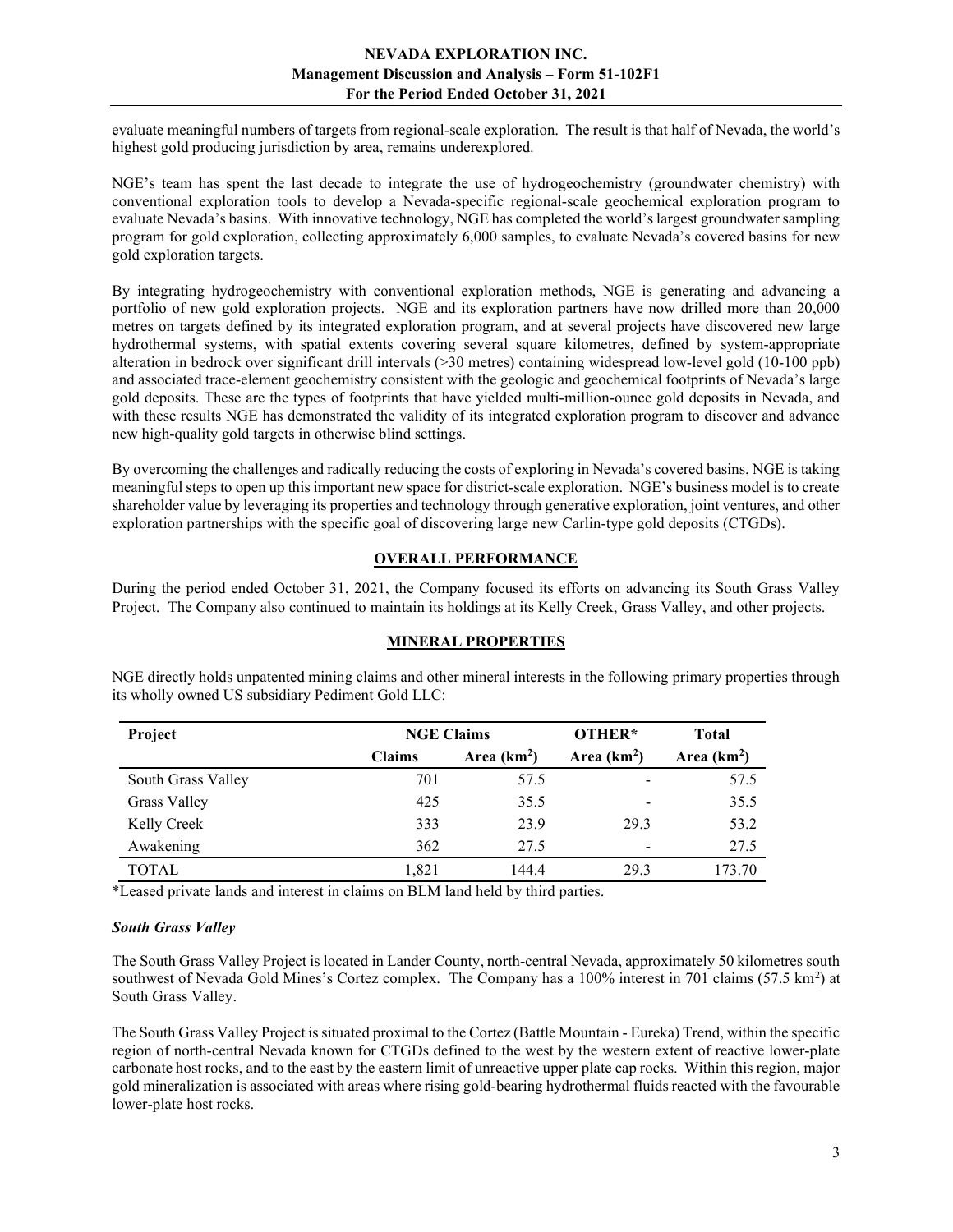Two bedrock outcrops spaced 5 km apart at the South Grass Valley Project exhibit CTGD-style alteration and geochemistry within a 700-metre-thick sequence of lower-plate carbonate host rocks immediately below the Roberts Mountains Thrust. Based on gravity and air magnetic geophysics, these favourable host rocks project under relatively shallow cover across a large portion of the project. This large area of favourable geology is intersected by a N-S highangle fault corridor that projects under the cover from the exposed range front based on mapping and gravity geophysics, providing a potential major conduit to expose the known favourable host rocks to mineralized hydrothermal fluids.

Using its hydrogeochemistry exploration technology, from 2012 to 2013 the Company collected groundwater samples across South Grass Valley, and delineated a target defined by elevated concentrations of gold and CTGD trace-element geochemistry. This was an important step for the project, because whereas many earlier groups had recognized the potential to discover new gold deposits in the lower-plate host rocks within South Grass Valley, for the first time, NGE positively delineated a discrete target within the valley defined by elevated concentrations of gold and supporting geochemistry characteristic of CTGDs.

From November 2017 to January 2018, NGE completed 69 infill groundwater sampling boreholes at South Grass Valley to follow up on a gold-in-groundwater anomaly identified during its regional-scale, generative program. The objectives of NGE's infill program were to establish the extent, size, and magnitude of the gold-in-groundwater footprint at South Grass Valley and its relationship to the larger prospective geologic setting, and build support for a deeper drilling program. In total, NGE has now completed 135 boreholes across the project area, collecting samples from most boreholes at multiple depths, for a total of 234 groundwater samples.

The results of NGE's infill borehole program defined a focused 1,000 x 4,000 metre N-S oriented zone of enriched gold, arsenic, antimony, mercury, thallium, and sulfate in groundwater, representing a hydrogeochemistry footprint consistent in size and magnitude (with gold up to  $+1$  ppb) with those seen around Lone Tree and Twin Creeks, large known gold deposits, as well as at NGE's Kelly Creek Project. Importantly, this zone of enrichment is coincident with the projected intersection of the major N-S high-angle fault corridor and lower-plate carbonate host rocks known to exist at the project.

In March 2018, to build confidence on the extent of the projections of the thick sections of lower plate containing CTGD-style alteration and geochemistry and under cover from where they are exposed in outcrop, Nevada Exploration commissioned a 991 line-km fixed-wing airborne magnetic survey across the project, covering 124 sq. km. At the regional scale, the results of the survey showed a pronounced NW-SE fabric, consistent with the strike of the fold axes known to control mineralization elsewhere along the Cortez Trend, including at Barrick's Goldrush deposit. At the project scale, the magnetic response across the exposed bedrock areas showed a strong correlation with mapped units, specifically with the higher-magnetic intrusive and volcanic units, and the lower-magnetic carbonate units, which provided confidence in the interpretation of the survey across the covered bedrock areas.

Based on the projections of the exposed geology and the survey results, the combined interpretation has resolved the covered portion of the project into separate geologic domains. Most significantly, the survey defined a 15 sq. km magnetic low extending under cover from one of the exposed bedrock outcrops containing a thick sequence of lowerplate carbonate host rocks, which Nevada Exploration believes corroborate the projection of these favourable host rocks beneath the project.

This early work strengthened the exploration concept that the project could support a major CTGD, defined by a focused zone of enriched gold in groundwater coincident with the projected intersection of favourable lower-plate carbonate host rocks and a major high-angle fault corridor. Based on the size of target, the Company believed it to be both large enough to support a district-scale mineral system, as well as suitably constrained to proceed with a stratigraphic orientation drilling program.

From October 2018 through September 2019, Nevada Exploration completed a series of relatively deep, wide-spaced diamond core drill holes to collect stratigraphic and geologic information across a more than 3.5 kilometre-long corridor through the project. Based on the results of the core drilling, the Company believes it has discovered a Carlintype mineral system at South Grass Valley with the architecture and scale to support an entire new district.

To continue to advance and de-risk this still early-stage project, the Company's next focus was to establish the major geologic controls for mineralization at the project to guide its search for potentially economic deposits, and for this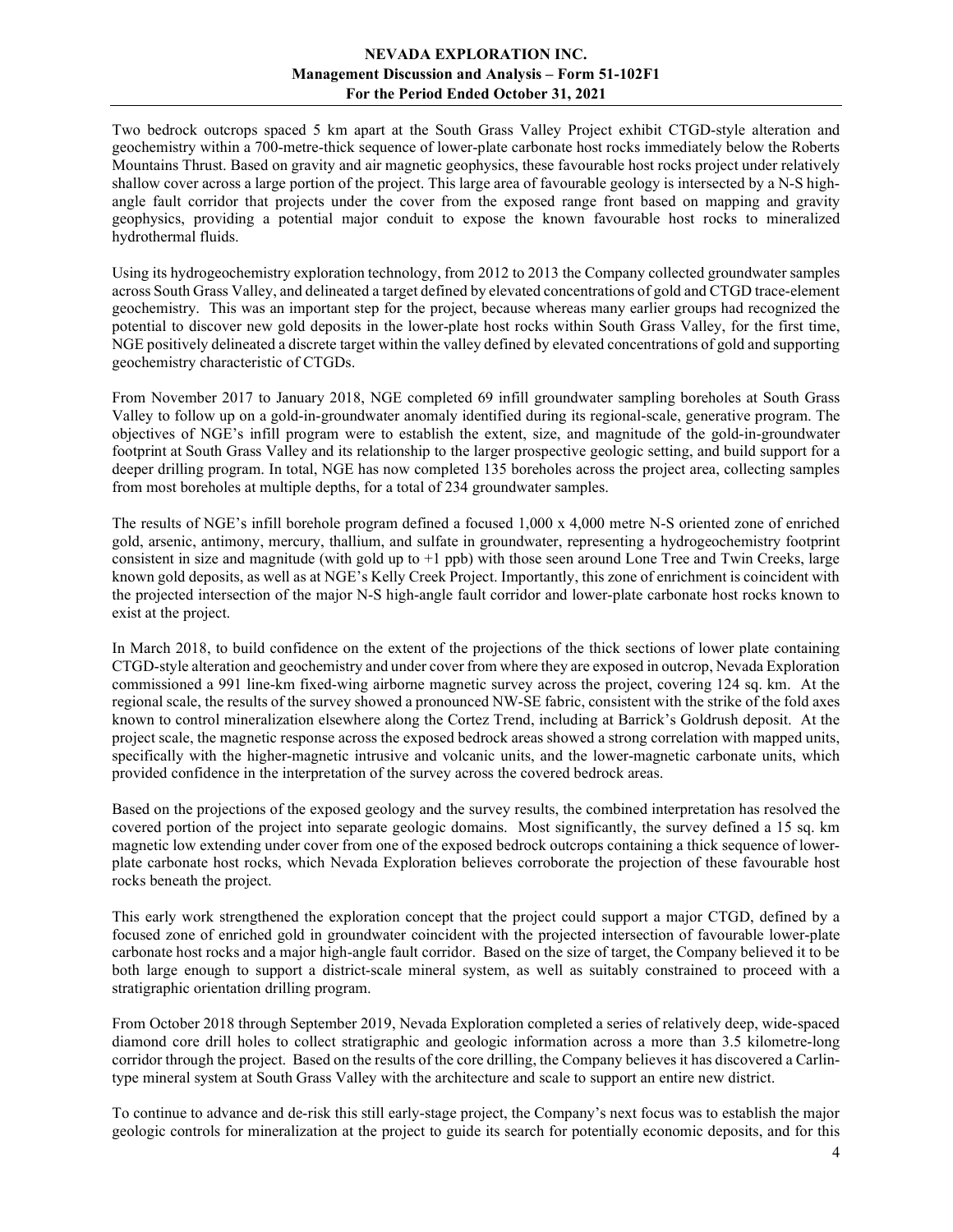the Company needed to improve the resolution of its geologic model by adding considerably more drill holes. To maximize the number of additional drill holes, for this second round of drilling the Company changed to lessexpensive RC drilling; and to guide the distribution of these holes it chose to cluster them in four discrete target areas, each of which represented places within the district that already showed promise in terms of their specific geologic settings, and that were also supported by elevated gold and Carlin-type pathfinder geochemistry in multiple sample mediums.

From January to April 2020, the Company completed 17 new RC drill holes for a total of approximately 5,000 metres. By integrating the results and geologic information from the RC drill holes and initial core holes, with the mapping and data from our geophysical surveys, the Company believes it has established the primary source for the mineralized hydrothermal fluids responsible for the Carlin-type features at the project, namely a regional-scale high-angle structural feature that the Company has named the Water Canyon structural corridor. Based on the intensity and zonation of the alteration, gold, and pathfinder concentrations there is strong evidence that the secondary, lateral movement of the fluids through the district was stratigraphically controlled within a Cambrian-aged limey mudstone (the "Clm Unit").

With a handle on what the Company believes are both the primary and secondary controls for the mineralized hydrothermal fluid flow through the district, its focus has narrowed to where the Clm Unit dips closer to the Water Canyon structural corridor, representing a geologically constrained target called East Golden Gorge. To test East Golden Gorge for Carlin-type mineralization the Company has begun a program of carefully targeted core holes to sample the full thickness of the Clm Unit along a three-and-a-half-kilometre length of the target.

#### Grass Valley

The Grass Valley Project is located in Lander County, Nevada at the northwestern end of Grass Valley, a 924 km<sup>2</sup> valley basin continues south from Nevada Gold Mines's Cortez Complex, one of the world's largest and lowest cost gold mines. The Company has a 100% interest in  $425$  claims  $(35.5 \text{ km}^2)$  at Grass Valley.

Since 2011, NGE has been exploring for new CTGDs in Grass Valley using its hydrogeochemistry exploration technology. With this integrated approach, NGE has identified a 16 km (10 mi) by 5 km (3 mi) target at Grass Valley defined by elevated concentrations of gold and gold-related trace element geochemistry in groundwater.

In addition to completing a detailed hydrogeochemistry program, NGE and a former partner's work to date has also included: vegetation and soil geochemistry (including soil gas mercury); the acquisition and reprocessing of two historic seismic geophysical lines; geologic mapping; a gravity geophysical survey; one stratigraphic orientation drill hole; and geochemical analysis of approximately 2,400 metres of drill cuttings obtained from seven historic (2005 to 2008) geothermal exploration drill holes.

NGE's exploration team is continuing to update its geologic model with ongoing field mapping activities and 3D compilation and interpretation of its comprehensive exploration datasets. With this work, NGE believes it has established evidence that the complex structural controls associated with the Cortez mine to the north are also present along the western edge of Grass Valley, coincident with the elevated gold in groundwater. NGE expects the next stage of work at the project to further characterize the geochemistry of the groundwater, alluvium, and bedrock along these inferred structural controls with the objective of refining the target for a focused deeper drilling program.

# Kelly Creek

The Kelly Creek Project is located in Humboldt County, Nevada. The Company has combined its former Hot Pot Project into its Kelly Creek Project, which together are now referred to as the Kelly Creek Project, comprising: 333 unpatented mining claims held directly by the company, covering approximately  $23.9 \text{ km}^2$ ;  $209$  unpatented mining claims leased by the Company from Genesis Gold Corporation through a Mining Lease and Option to Purchase Agreement (the "Genesis Agreement"), covering approximately  $15.1 \text{ km}^2$ ; and approximately  $14.2 \text{ km}^2$  of private land leased by the Company under a Mining Lease Agreement (the "Hot Pot Lease").

The Kelly Creek Basin is situated along the Battle Mountain – Eureka Gold Trend, and is bounded by multi-millionounce gold deposits to the north (Twin Creeks, Getchell, Turquoise Ridge, and Pinson) and south (Lone Tree, Marigold, Trenton Canyon, Converse, Buffalo Valley, Copper Basin, and Phoenix) - together representing more than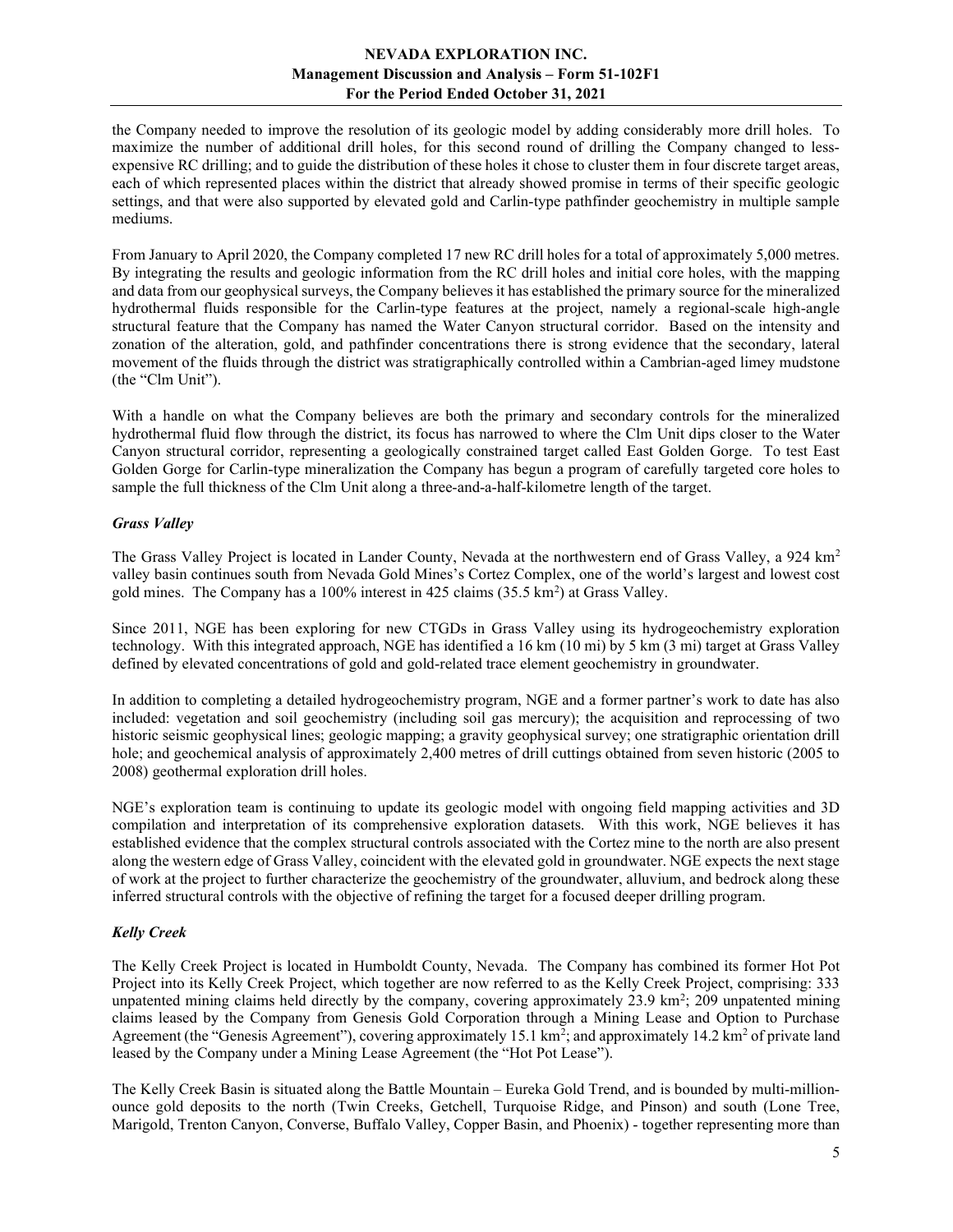70 million ounces of gold along the periphery of the Basin. Despite its proximity to significant mineralization, the interior of the Kelly Creek Basin has seen limited systematic exploration activity to date because its bedrock is largely covered by syn- to post-mineral volcanic units and post-mineral alluvium.

Recognizing the potential to find significant gold mineralization within the Kelly Creek Basin, dozens of major and junior explorers have spent tens of millions of dollars to follow the prospective geology seen in and proximal to the exposed bedrock in the surrounding mountain ranges beneath the sands and gravels covering the Basin. Within the areas controlled by NGE, this activity has included: Santa Fe Pacific completing wide-spaced bedrock mapping drilling in the 1990s; BHP completing an extensive soil auger geochemistry program through the late 1990s; and Placer Dome completing a reconnaissance-scale reverse circulation program in the early 2000s. Other companies that either now hold or have held claims in the immediate area include Newmont, Barrick, AngloGold, Hemlo, Homestake, and Kennecott. The efforts of each company have added valuable information about the geology of the Basin; however, without a cost-effective tool to conduct basin-scale exploration beneath the valley cover, the exploration programs to date in the Kelly Creek Basin have predominantly consisted of unsystematic and uncoordinated efforts focused on relatively small areas.

NGE has integrated the use of its proprietary hydrogeochemistry technology with conventional exploration methods to evaluate the larger Kelly Creek Basin, and has identified a highly prospective area in the middle of the Basin along a portion of a structurally-controlled, shallow, covered bedrock high coincident with highly anomalous gold and associated trace-element chemistry in groundwater.

Since establishing its initial holdings in the Kelly Creek Basin, NGE and its exploration partners have completed major work programs, building a comprehensive exploration dataset to understand the geology beneath the Basin. This exploration dataset now includes:

- 1,000 km<sup>2</sup> of regional magnetic geophysical data;
- 670 km<sup>2</sup> of detailed air magnetic geophysical data;
- $\bullet$  1,000 km<sup>2</sup> of regional gravity geophysical data;
- 100 km<sup>2</sup> of detailed gravity geophysical data;
- 33 line-km of CSAMT geophysical data;
- 49 line-km of 3D reflection seismic data; and
- A drilling database containing 31 drill holes, plus 114 historic drill holes, representing more than 29,000 metres of drilling, including assay results for more than 5,000 drill intervals representing more than 10,000 metres of drill assay data.

Based on the work to date, NGE has confirmed that the favourable geologic setting (host units and structural controls) associated with the adjacent Lone Tree and Marigold deposits project northwards to the Kelly Creek Project area, beneath relatively shallow cover. NGE's earlier drilling and groundwater sampling confirmed that this relatively shallow, prospective structural and bedrock setting was also associated with enriched gold in groundwater, alluvium, and bedrock.

From late 2016 through late 2017, the Company completed a 61-hole, 5,864 m shallow drilling program to collect 3D groundwater, alluvium, and top of bedrock samples across this prospective covered bedrock area, with the objective of constraining the target by vectoring into areas of gold mineralization in bedrock large enough to be associated with the footprint of a large CTGD. Of the 61 holes, 41 holes encountered bedrock, at an average depth of 84 m, which allowed for widespread bedrock mapping and sampling. From the 61 holes, 552 water samples were collected, on average every 10 metres downhole, providing important 3D geochemistry across the project, especially in areas of deeper bedrock where the shallow drilling could not sample bedrock directly.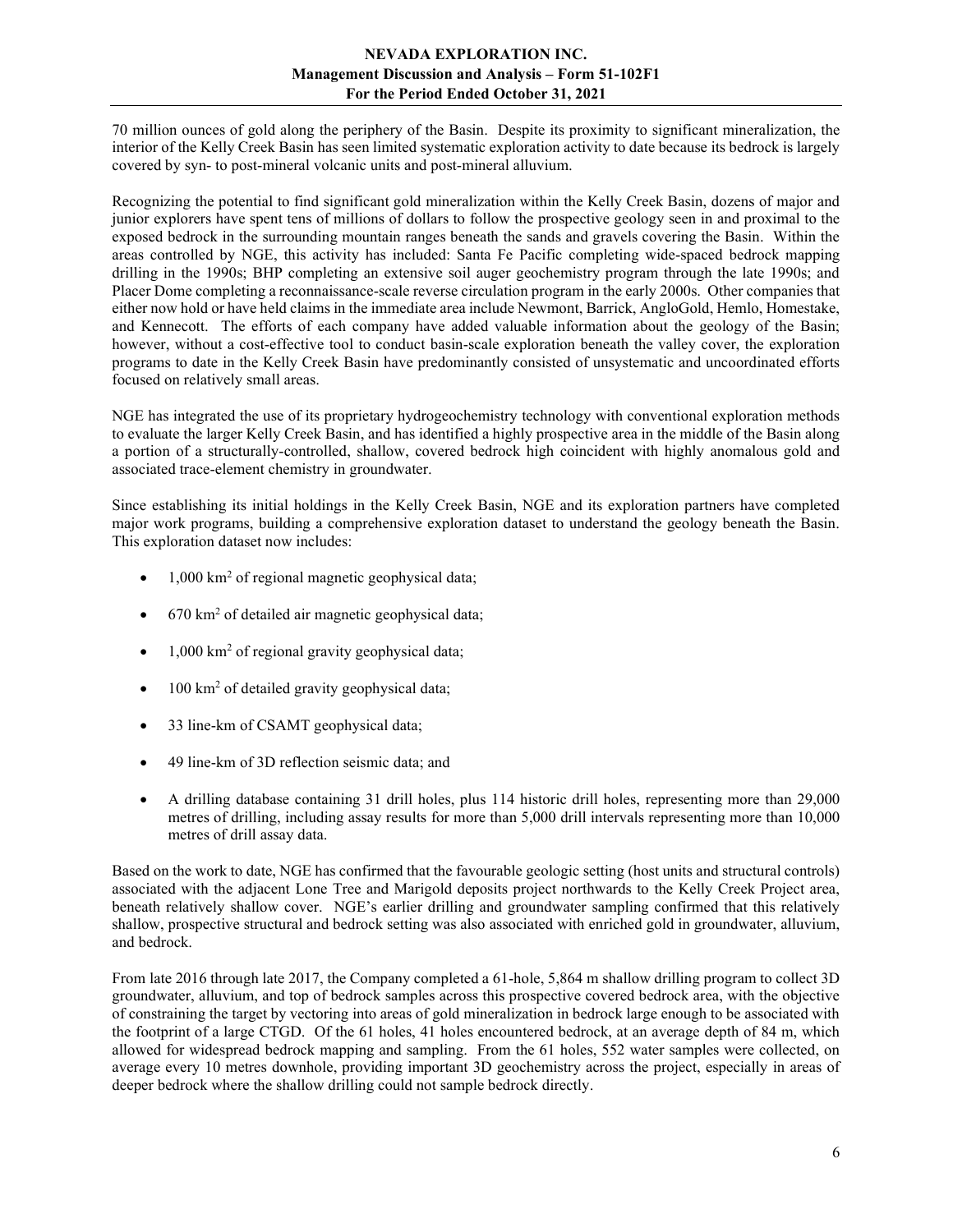The results have established that the lateral extent of the gold-in-groundwater footprint at Kelly Creek is of a comparable size, and perhaps larger, than that seen at Lone Tree, consistent with the presence of a large, robust, mineralized system. Zones of enriched gold in groundwater form focused, parallel NNW-trending lineaments (also reflected more broadly in arsenic and antimony in groundwater) bounded by the primary N-S structural fabric that runs parallel to Lone Tree and north from Marigold. These linear zones of enrichment that cut through this large favourable system are consistent with the geometry of mineralization hosted within secondary zones of structural extension (Riedel-style shears), marking potential conduits of enhanced vertical hydrothermal fluid flow that are known to provide important ore-controls at many large deposits in Nevada (including Lone Tree).

The results of the top-of-bedrock sampling combined with the bedrock samples from earlier drilling together define two clusters of  $>0.1$  g/t gold in bedrock, covering areas at least 700 m x 300 m and 1,000 m x 600 m respectively, associated with the discrete lineaments of increased gold-in-groundwater enrichment, which provide new strong evidence that the hydrothermal system at Kelly Creek is mineralized over a larger area than previously known.

By combining the latest drill results with the results of earlier deeper core drilling and the geophysical structural interpretation (based on the combined gravity, air magnetic, seismic, and CSAMT datasets), NGE believes that:

- The primary and secondary structural fabric seen in the geophysics, core drilling, and hydrogeochemistry, plus the thick sections of alteration and geochemistry seen in the drilling, support the presence of major reactivated high-angle structural conduits associated with a hydrothermal system of a size necessary to support the formation of a major mineralized system;
- Veining and structural damage seen in the core drilling confirm that the permeability of the units proximal to the favorable structural conduits has been improved over large areas and is well-suited to support gold deposition;
- Thick and wide-spread intervals of hydrothermal alteration, oxidation, decalcification, and carbon remobilization confirm a large hydrothermal system was active at Kelly Creek, and mark the style of alteration and mineralization associated with CTGD, which together are indicative of a favorable mineralizing environment;
- The geochemical footprint seen across the project, which includes large areas of gold mineralization in bedrock, is consistent in terms of the size and geochemical package with the footprints associated with many of Nevada's large mineral systems, which confirms: (i) that the system's hydrothermal fluids were pregnant; (ii) that the pregnant fluids were present across large areas of the system; and (iii) that the pregnant fluids could potentially source economic gold mineralization where provided with favourable depositional conditions, namely suitably-permeable iron-rich host rocks; and
- Thick sections of bedrock units known to support mineralization nearby at Lone Tree and Marigold were encountered by all of the widespread and deeper core drill holes, which confirm that favourable, iron-rich, and suitably permeable host rocks are present across the entire project area and at depth.

NGE believes that these results confirm that the critical components needed to host a large CTGD deposit are present at the Kelly Creek Project, and that the combined dataset suggest the gold-bearing hydrothermal system at Kelly Creek is likely the extension of the system responsible for the adjacent Lone Tree (produced 4.6 million ounces) and Marigold (produced 3.2 million ounces plus 5.0 million ounces indicated) deposits, with the potential to support significant additional mineralization.

On July 8, 2020, the Company entered into an Exploration and Option to Enter Joint Venture Agreement (the "Agreement") with Austin American Corporation ("Austin"), for an earn in and joint venture agreement on its districtscale Kelly Creek Project (the "Project") within the Kelly Creek Basin in north-central Nevada. Under the Agreement, Austin has the right to earn a 51% interest in the joint venture by spending \$5,000,000 over four years, with the election to then earn an additional 19% by delivering a prefeasibility study. Due to delays and ongoing uncertainty surrounding Covid-19, the Company and Austin agreed to extend all deadlines under the Agreement by 12 months and to reduce the exploration expenditures required during the first year of the Agreement by 25%, which effectively reduces the exploration expenditures required to earn a 51% interest in the Project from \$5,000,000 to \$4,750,000.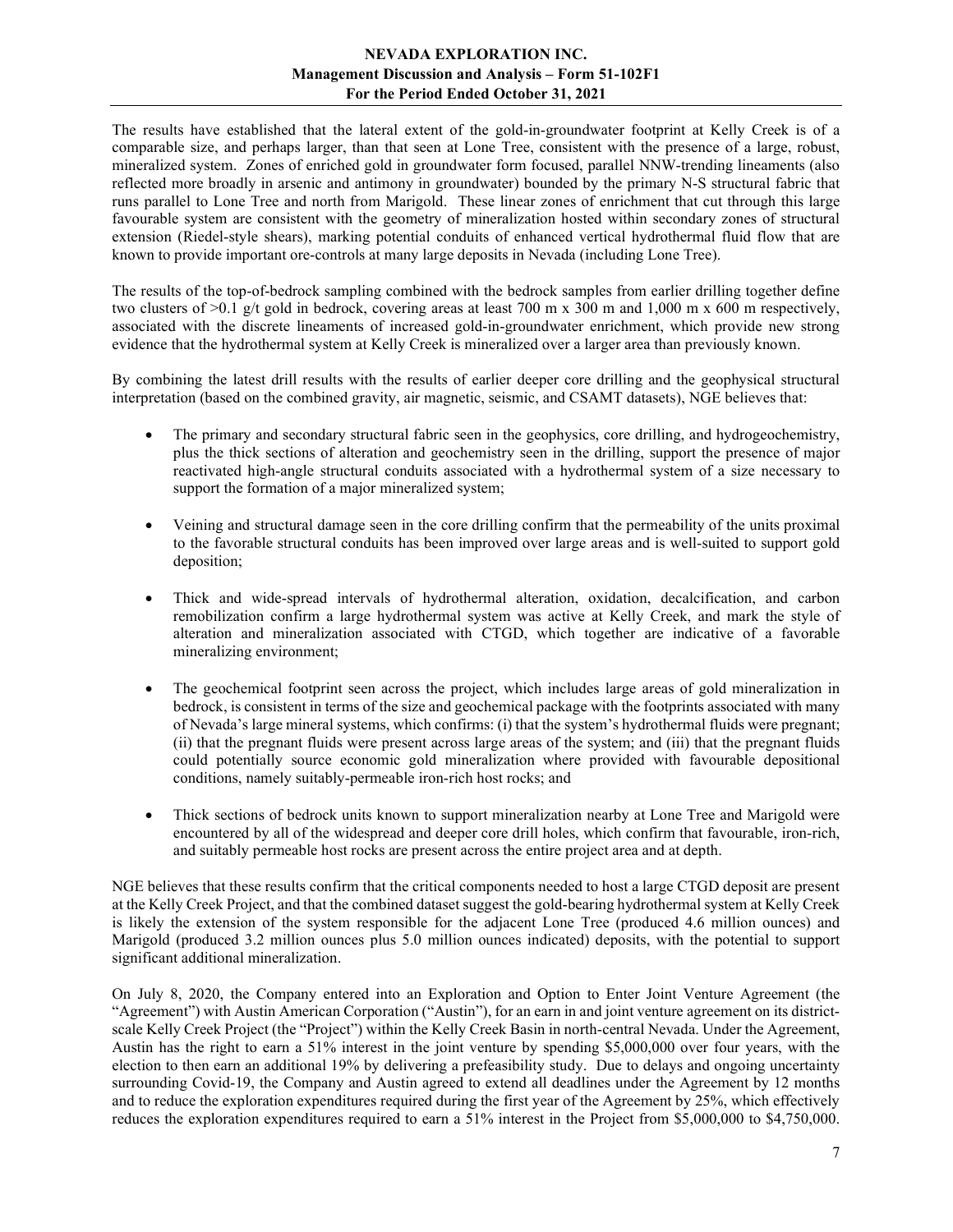Under the amended Agreement, to earn a 51% joint venture interest in the Project, Austin must spend \$4,750,000 in exploration expenditures, as follows (the "Earn In"):

- \$750,000 in aggregate by September 1, 2022, which represents a firm commitment,
- \$1,750,000 in aggregate by June 1, 2023,
- \$3,250,000 in aggregate by June 1, 2024, and
- \$4,750,000 in aggregate by June 1, 2025.

During the Earn In, Austin will be the operator of the Project. Upon completing the Earn In, Austin has a one-time option to elect to earn an additional 19% interest in the joint venture, for a total of 70% (the "Additional Option"), by spending \$1,500,000 per year during the first three years of the Additional Option, and by delivering a prefeasibility study prior to June 1, 2029. At the Company's election, which must be made within 120 days of the approval by the joint venture of a feasibility study, Austin will be obligated to provide the Company's portion of any debt financing or arrange for third party financing of the Company's portion of any debt financing required to construct a mine on the Project described in the feasibility study in consideration for the transfer by the Company to Austin of a 5% interest in the joint venture. If a party is diluted to a 10% interest in the joint venture, its interest will be converted to a 10% net profits interest.

Additionally, Austin is responsible for the payment of all annual claim maintenance fees as well as annual Hot Pot and Genesis lease payments as detailed above, as long as the Agreement is maintained.

The majority of the Company's mineral interests at Kelly Creek are subject to a 1.25% NSR to Royal Gold, Inc.

#### Awakening

The Awakening Project is located in Humboldt County, Nevada, 50 kilometres north-northwest of Winnemucca, and approximately 4,000 metres north of the 4.8-million-ounce Sleeper Gold Mine, which produced 1.66 million ounces from 1986 to 1996 and has a remaining measured and indicated mineral resource of 3.14 million ounces (297 Mt at 0.33 g/t Au). The Company has a 100% interest in 362 claims  $(27.5 \text{ km}^2)$  at Awakening.

The area is largely covered by syn- to post-mineral volcanic units and post-mineral alluvium, and as a result the project has seen limited historic exploration activity. Nevada Exploration generated the project based on elevated concentrations of gold and related pathfinder geochemistry identified in groundwater as part of its basin-scale, hydrogeochemistry-supported, generative exploration program across the larger Desert Valley.

Following up from the results of its generative program, Nevada Exploration and an early partner at the project (the Company now owns the project 100%), have advanced the project by completing a progressive series of district-scale geochemistry, geophysics, and orientation-drilling programs to build a comprehensive exploration dataset to target Sleeper-style mineralization, which includes:

- $\bullet$  85 km<sup>2</sup> detailed gravity geophysics survey;
- $\bullet$  173 km<sup>2</sup> airborne magnetic survey;
- 42 line-km IP survey;
- 1,830 sample soil geochemistry program;
- 62 borehole hydrogeochemistry program;
- 4,668 metres of orientation drilling; and
- (24 holes with an average depth of 195 metres).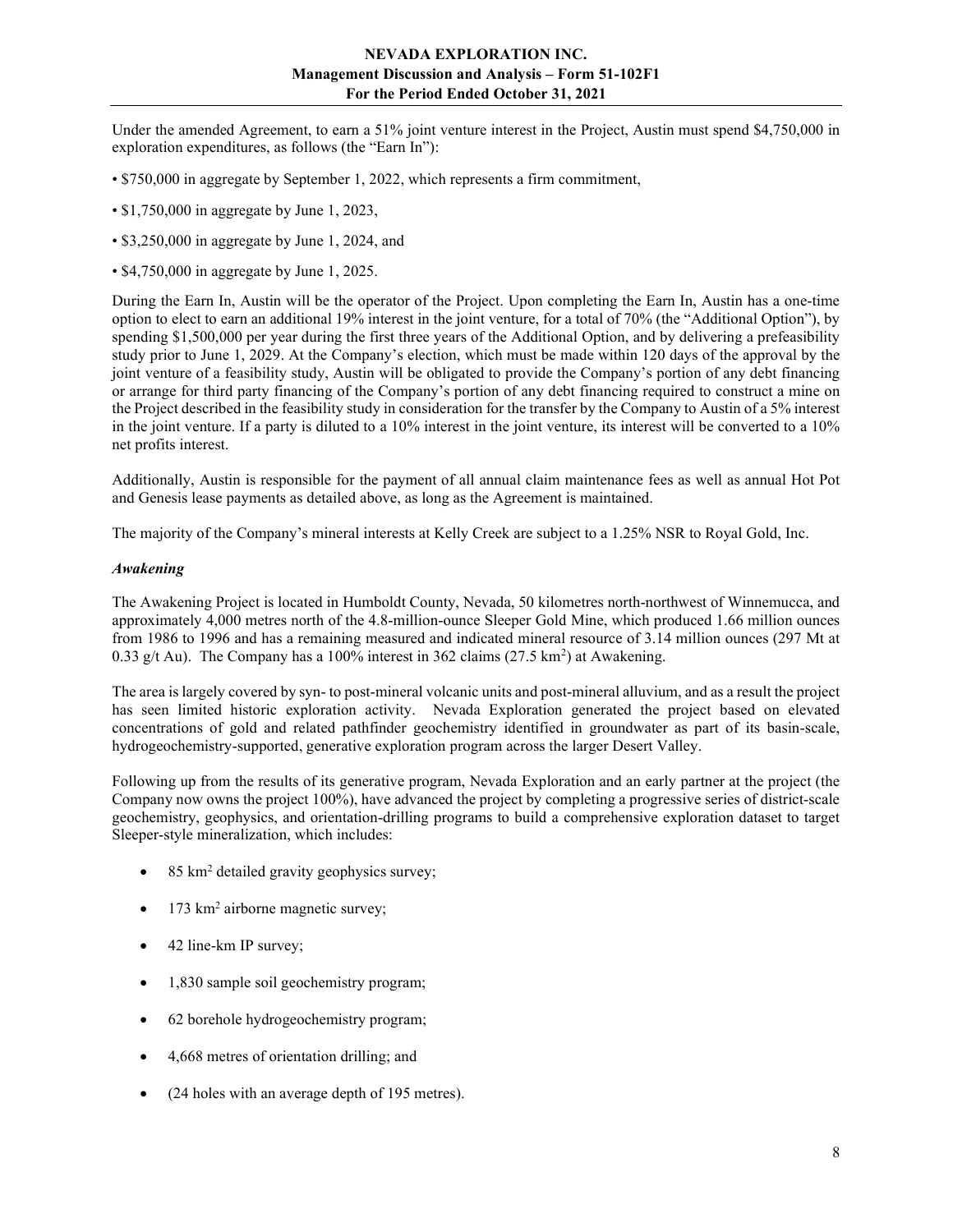Based on the combined data, Nevada Exploration believes it has established support that the favourable lithological, structural, and alteration features associated with the mineralization at Sleeper continue northward, under relatively shallow cover at Awakening, coincident with anomalous gold in groundwater. The company expects the next phase of work at the project will integrate the results of the multiple work programs to build a robust geologic model for the purpose of defining and prioritizing specific exploration targets for the next phase of drilling.

#### Summary of expenditures by property:

Resource properties expenditures for the period ended October 31, 2021 were as follows:

| 2021                           |          | Grass<br>Vallev                    |     | <b>South Grass</b><br>Vallev |   | <b>Kelly Creek</b>       |      | Awakening |   | Other                              | <b>Total</b>       |
|--------------------------------|----------|------------------------------------|-----|------------------------------|---|--------------------------|------|-----------|---|------------------------------------|--------------------|
| Land holding costs<br>Drilling | \$       | 93.444<br>$\overline{\phantom{a}}$ | - S | 154.117<br>892,019           | S | $\overline{\phantom{0}}$ | - \$ | 79.594    |   | 64.865<br>$\overline{\phantom{0}}$ | 392,020<br>892,019 |
| Geology                        |          |                                    |     | 16.674                       |   |                          |      |           |   |                                    | 16,674             |
|                                | <b>S</b> | 93.444 \$                          |     | 1,062,810                    | S |                          | - \$ | 79,594    | S | 64,865                             | \$1,300,713        |

Resource properties expenditures for the period ended October 31, 2020 were as follows:

| 2020                           | Grass<br><b>Valley</b>                      | <b>South Grass</b><br><b>Valley</b> | <b>Kelly Creek</b> |        | Awakening                         |    | <b>Total</b>        |
|--------------------------------|---------------------------------------------|-------------------------------------|--------------------|--------|-----------------------------------|----|---------------------|
| Land holding costs<br>Drilling | \$<br>92,836 \$<br>$\overline{\phantom{a}}$ | 153,125<br>(10,760)                 | -S                 | $-$ \$ | 1,422<br>$\overline{\phantom{a}}$ | S  | 247,383<br>(12,258) |
| Geology                        | -                                           | 9.929                               | (1, 498)           | ۰      |                                   |    | 9,929               |
|                                | \$<br>92,836 \$                             | 152,294                             | S<br>(1, 498)      | S      | 1,422                             | -S | 245,054             |

# RESULTS OF OPERATIONS

#### For the three months ended October 31, 2021

The Company's net loss for the three-month period ended October 31, 2021 (the "Current Period") was \$1,095,825 compared to \$745,354 for the three-month period ended October 31, 2020 (the "Previous Period"). The increase is primarily a result of the following:

Exploration and evaluation expenditures during the Current Period were \$606,630, compared to \$235,536 during the Previous Period. The primary reason for the increase is due to increased drilling activity during the Current Period.

Investor relations expense during the Current Period were \$70,745, compared to \$21,212 during the Previous Period. During the Previous Period, there was an overall decrease in activity, as well as decreased participation in trade shows and conferences due to the COVID19 outbreak.

Office expenses and other during the Current Period was \$68,558, compared to \$9,269 during the Previous Period. The increase in office expenses is largely related to increased IT costs to support the Company's activities, as well as overall increased activity in the Current Period.

These increases in expenditures for the Current Period were partially offset by a decrease in share-based payments, which were \$85,751 for the Current Period, compared to \$254,371 during the Previous Period. The decrease in sharebased payments is due to 250,000 share purchase options being granted in the Current Period, whereas 1,525,000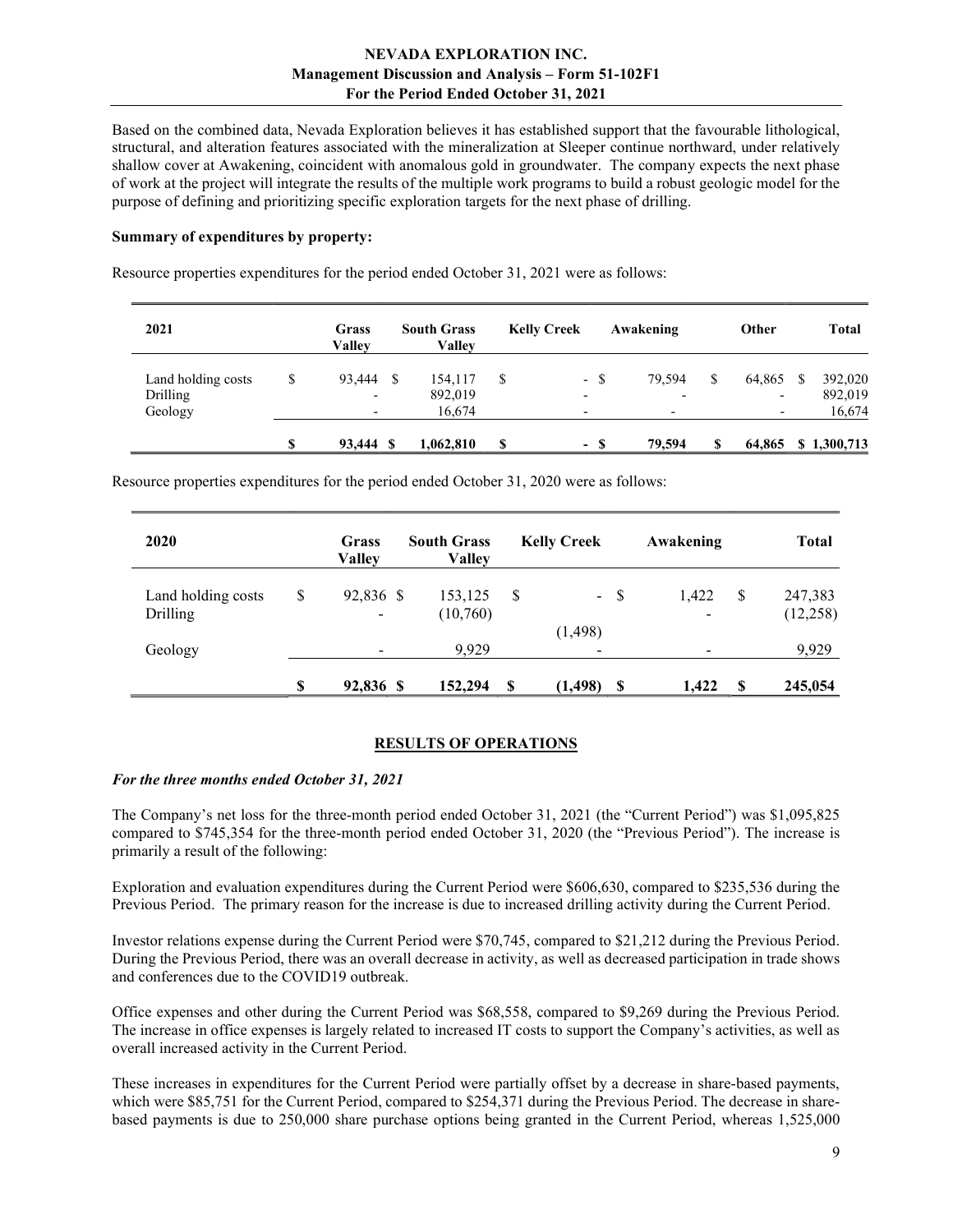share purchase options were granted in the Previous Period.

#### For the six months ended October 31, 2021

The Company's net loss for the six-month period ended October 31, 2021 (the "Current Period") was \$2,313,494 compared to \$1,017,284 for the six-month period ended October 31, 2020 (the "Previous Period"). The increase is primarily a result of the following:

Exploration and evaluation expenditures during the Current Period were \$1,300,713, compared to \$245,054 during the Previous Period. The primary reason for the increase is due to increased drilling activity during the Current Period.

Investor relations expense during the Current Period were \$197,015, compared to \$44,927 during the Previous Period. During the Previous Period, there was an overall decrease in activity, as well as decreased participation in trade shows and conferences due to the COVID19 outbreak.

Office expenses and other during the Current Period was \$154,286, compared to \$29,069 during the Previous Period. The increase in office expenses is largely related to increased IT costs to support the Company's activities, some onetime expenditures, and an overall increase in activity during the Current Period.

These increases in expenditures for the Current Period were partially offset by a decrease in share-based payments, which were \$169,081 for the Current Period, compared to \$295,198 during the Previous Period. The decrease in sharebased payments is due to 250,000 share purchase options being granted in the Current Period, whereas 1,525,000 share purchase options were granted in the Previous Period.

# QUARTERLY FINANCIAL INFORMATION

|                                                                                   | Three Month                                                        |    | Three Month                                                  | Three Month                                                           | Three Month                                                |
|-----------------------------------------------------------------------------------|--------------------------------------------------------------------|----|--------------------------------------------------------------|-----------------------------------------------------------------------|------------------------------------------------------------|
|                                                                                   | Period Ended                                                       |    | Period Ended                                                 | Period Ended                                                          | Period Ended                                               |
|                                                                                   | October 31,                                                        |    | July 31,                                                     | April 30,                                                             | January 31,                                                |
|                                                                                   | 2021                                                               |    | 2021                                                         | 2021                                                                  | 2021                                                       |
| Total assets<br>Working capital (deficit)<br>Equity<br>Net loss<br>Loss per share | \$<br>3,568,456<br>3,223,650<br>3,480,975<br>(1,095,825)<br>(0.01) | -8 | 4,623,956<br>4,266,203<br>4,532,633<br>(1,217,669)<br>(0.01) | $1,650,034$ \$<br>-S<br>871,630<br>1,147,458<br>(1,679,239)<br>(0.01) | 2,560,945<br>2,206,353<br>2,449,749<br>(651,076)<br>(0.01) |

|                                                       | Three Month<br>Period Ended<br>October 31,             |          | Three Month<br>Period Ended<br>July 31,     |    | Three Month<br>Period Ended<br>April 30,       |   | Three Month<br>Period Ended<br>January 31,   |
|-------------------------------------------------------|--------------------------------------------------------|----------|---------------------------------------------|----|------------------------------------------------|---|----------------------------------------------|
|                                                       | 2020                                                   |          | 2020                                        |    | 2020                                           |   | 2020                                         |
| Total assets<br>Working capital<br>Equity<br>Net loss | \$<br>209,004<br>(274, 243)<br>(105,902)<br>(745, 354) | <b>S</b> | 519,679<br>167,887<br>392,435<br>(271, 930) | -S | 448,509<br>(139,740)<br>132,580<br>(1,620,002) | S | 802,014<br>378,327<br>660,179<br>(1,042,038) |
| Loss per share                                        | (0.01)                                                 |          | (0.00)                                      |    | (0.02)                                         |   | (0.01)                                       |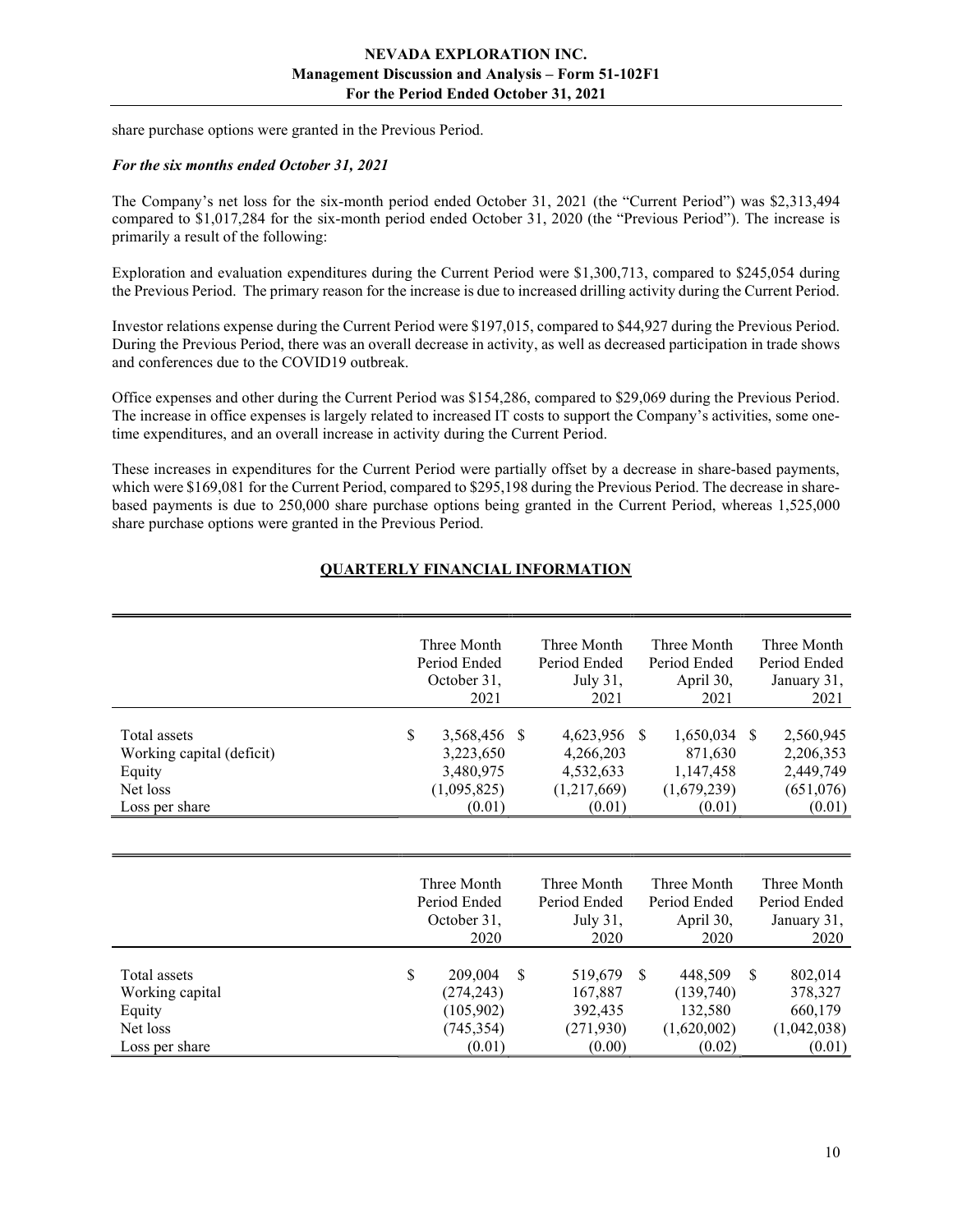# ANNUAL FINANCIAL INFORMATION

The financial statements have been prepared in accordance with IFRS for fiscal years 2021, 2020 and 2019, and are expressed in Canadian dollars.

|                                         | Year Ended<br>April 30,<br>2021 | Year Ended<br>April 30,<br>2020 | Year Ended<br>April 30,<br>2019 |
|-----------------------------------------|---------------------------------|---------------------------------|---------------------------------|
|                                         | \$                              | S                               |                                 |
| <b>Operations:</b>                      |                                 |                                 |                                 |
| Revenues                                |                                 |                                 |                                 |
| Net income (loss)                       | (3,347,599)                     | (5,135,420)                     | (4,333,994)                     |
| Net income (loss) per share $-$ Basic   | (0.03)                          | (0.06)                          | (0.06)                          |
| Net income (loss) per share $-$ Diluted | (0.03)                          | (0.06)                          | (0.06)                          |
| <b>Balance Sheet:</b>                   |                                 |                                 |                                 |
| Working capital (deficit)               | 871,630                         | (139,740)                       | 1,765,975                       |
| Total current assets                    | 1,374,206                       | 176,189                         | 1,881,915                       |
| Total liabilities                       | 502,576                         | 315,929                         | 115,940                         |

# LIQUIDITY AND CAPITAL RESOURCES

# **Liquidity**

The Company has financed its operations primarily through the issuance of common shares. The Company continues to seek capital through various means including the issuance of equity and/or debt.

Net cash used in operating activities, prior to changes in non-cash working capital for the period ended October 31, 2021 was \$2,075,830 compared to \$654,046 used during the period ended October 31, 2020. The increase in cash used is due primarily to the variances as outlined under the "Results of Operations for the Six Months Ended October 31, 2021" section. For the period ended October 31, 2021, non-cash working capital increased by \$2,008,908, as compared to a decrease of \$121,696. The increase in non-cash working capital is primarily due to the increase in prepaid expenses (\$1,595,076) and a decrease in accounts payable (\$415,095).

Net cash used in investing activities for the period ended October 31, 2021 was \$45,325 compared to net cash used in investing activities of \$Nil during the period ended October 31, 2020. The increase in cash used for the period ended October 31, 2021 is due to acquisitions of exploration equipment.

Net cash provided by financing activities for the period ended October 31, 2021 was \$4,500,643, which is related to the net proceeds from the completion of a private placement totalling 36,538,460 units. During the period ended October 31, 2020, cash provided by financing activities was \$491,358, which is related to the net proceeds from the completion of a private placement totalling 2,500,000 units.

# Assets and liabilities

At October 31, 2021, the Company had working capital of \$3,223,650 (April 30, 2021 – working capital of \$871,630). Current assets include cash and cash equivalents totaling \$1,372,721 (April 30, 2021 - \$1,026,796); \$17,991 (April 30, 2021 - \$19,254) in accounts receivable; \$37,306 (April 30, 2021 - \$40,119) in short term investments; and \$1,883,113 (April 30, 2021 - \$288,037) in prepaid expenses. Current liabilities include accounts payable and accrued liabilities of \$87,481 (April 30, 2021 - \$502,576).

Deposits and bonds consist of deposits for credit cards, as well as for land reclamation which also add to the Company's asset base. Deposits (bonds) are required by the U.S Bureau of Land Management (BLM) to ensure that reclamation and clean-up work on the Company's properties will be completed to the satisfaction of the BLM. Total deposits as at October 31, 2021 are \$73,420 (April 30, 2021 - \$72,925).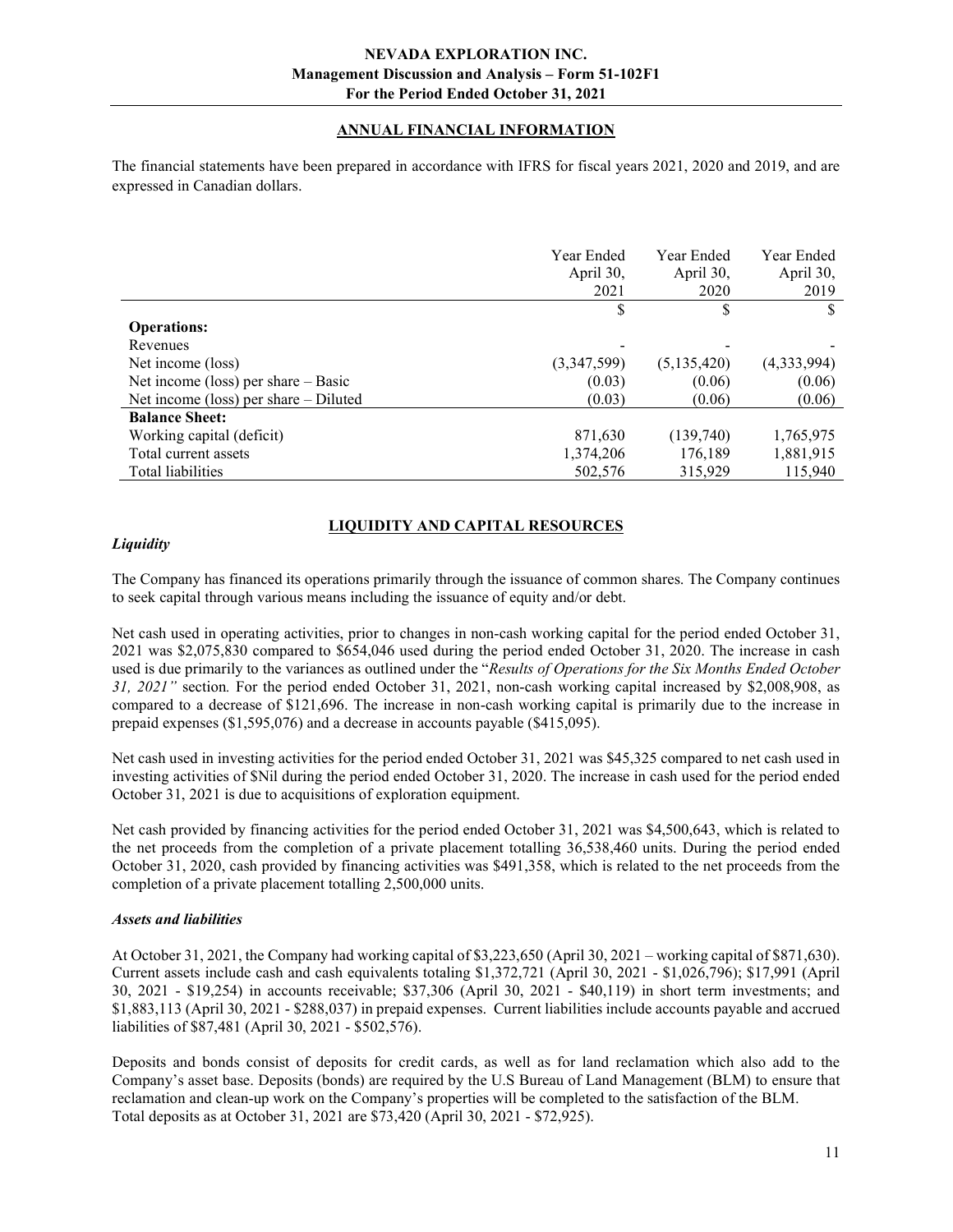# COMMITMENTS

As October 31, 2021, the Company has total office lease commitments of \$58,395 as follows:

- a) Total office lease payments of \$6,024 ending December 31, 2021.
- b) Total office lease payments of \$8,743 ending February 28, 2022.
- c) Total office lease payments of \$28,458 ending March 31, 2022.
- d) Total office lease payments of \$15,170 ending May 31, 2022.

#### OFF-BALANCE SHEET ARRANGEMENTS

As at October 31, 2021, NGE had no off-balance sheet arrangements such as guaranteed contracts, contingent interests in assets transferred to an entity, derivative instrument obligations or any instruments that could trigger financing, market or credit risk to NGE.

#### RELATED PARTY TRANSACTIONS

During the period ended October 31, 2021, the Company:

- i) paid or accrued \$45,000 in consulting fees to a corporation of which the Chief Financial Officer is an employee.
- ii) paid or accrued \$60,000 in consulting fees to a company controlled by a director of the Company and to a consultant related to a director.
- iii) recorded share-based payments of \$135,805 related to the fair value of stock options vesting through the period to officers, directors, and a consultant related to a director.

During the period ended October 31, 2020, the Company:

- iv) paid or accrued \$39,000 in consulting fees to a corporation of which the Chief Financial Officer is an employee.
- v) paid or accrued \$60,000 in consulting fees to a company controlled by a director of the Company and to a consultant related to a director.
- vi) recorded share-based payments of \$273,981 related to the fair value of stock options vesting through the period to officers, directors, and a consultant related to a director.
- vii) The Company sold a vehicle to a former officer for \$31,497.

The amounts included in accounts payable and accrued liabilities which are due to related parties are as follows:

|                                                                                                                                                                             |     | October 31,<br>2021 | April 30,<br>2021 |
|-----------------------------------------------------------------------------------------------------------------------------------------------------------------------------|-----|---------------------|-------------------|
| Due to a corporation of which the Chief Financial<br>Officer is an employee<br>Due to officers, companies controlled by directors<br>and a consultant related to a director | \$. | 7.875 \$<br>22,575  | 6.825<br>10,500   |
|                                                                                                                                                                             |     | 30,450              | 17,325            |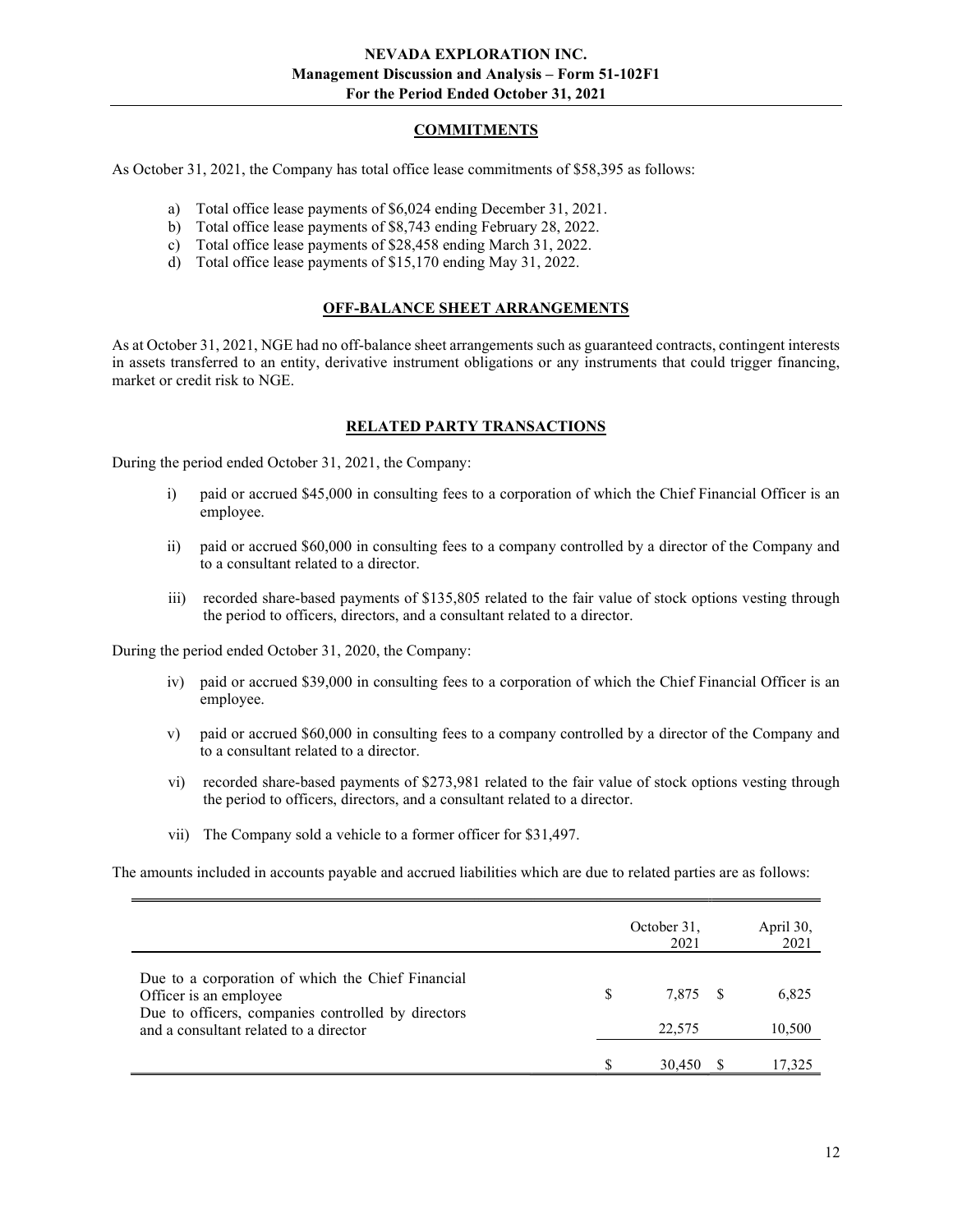Key management personnel are those persons having authority and responsibility for planning, directing and controlling the activities of the Company, directly or indirectly. Key management personnel include the Company's President, Chief Executive Officer and Chief Operating Officer.

Remuneration of key management of the Company is as follows:

|                                  |    | Six Months<br>Ended<br>October 31,<br>2021 |          | Six Months<br>Ended<br>October 31,<br>2020 |
|----------------------------------|----|--------------------------------------------|----------|--------------------------------------------|
| Salaries<br>Share-based payments | \$ | 132,397<br>56,911                          | -S       | 169,079<br>112,423                         |
|                                  | S  | 189,308                                    | <b>S</b> | 281,502                                    |

# OUTSTANDING SHARE DATA

As at December 23, 2021, the Company has 168,621,620 common shares issued and outstanding and has the following stock options and warrants outstanding:

|                      | Number               | Exercise             |                                  |  |
|----------------------|----------------------|----------------------|----------------------------------|--|
|                      | of Options           | Price                | <b>Expiry Date</b>               |  |
|                      |                      |                      |                                  |  |
| <b>Stock options</b> |                      |                      |                                  |  |
|                      | 1,250,000            | $\mathbb{S}$<br>0.47 | August 3, 2026                   |  |
|                      | 350,000              | 0.40                 | November 27, 2027                |  |
|                      | 2,125,000            | 0.26                 | October 1, 2028                  |  |
|                      | 150,000              | 0.35                 | October 26, 2028                 |  |
|                      | 250,000              | 0.30                 | February 21, 2029                |  |
|                      | 50,000               | 0.23                 | May 30, 2029                     |  |
|                      | 200,000              | 0.18                 | October 31, 2029                 |  |
|                      | 1,525,000            | 0.185                | October 20, 2030                 |  |
|                      | 250,000              | 0.13                 | December 23, 2030                |  |
|                      | 4,030,500            | 0.18                 | March 31, 2031                   |  |
|                      | 250,000              | 0.18                 | June 7, 2031                     |  |
|                      | 1,050,000            | 0.10                 | December 9, 2031                 |  |
|                      | 11,480,500           |                      |                                  |  |
|                      |                      |                      |                                  |  |
| Warrants             |                      |                      |                                  |  |
|                      | 5,156,000            | 0.30                 | February 28, 2022                |  |
|                      | 2,814,000            | 0.30<br>0.45         | March 7, 2022                    |  |
|                      | 1,316,000            | 0.50                 | July 13, 2022<br>October 9, 2022 |  |
|                      | 3,876,322<br>887.144 | 0.50                 | March 11, 2022                   |  |
|                      | 2,920,825            | 0.50                 | June 4, 2022                     |  |
|                      | 928,500              | 0.50                 | July 1, 2022                     |  |
|                      | 2,560,917            | 0.40                 | February 25, 2022                |  |
|                      | 1,250,000            | 0.50                 | January 7, 2023                  |  |
|                      | 27,670,524           | 0.18                 | June 23, 2023                    |  |
|                      | 36,538,460           | 0.20                 | December 16, 2023                |  |
|                      | 1,923,221            | 0.13                 | December 16, 2023                |  |
|                      | 87,841,913           |                      |                                  |  |
|                      |                      |                      |                                  |  |

Fully diluted: 267,944,033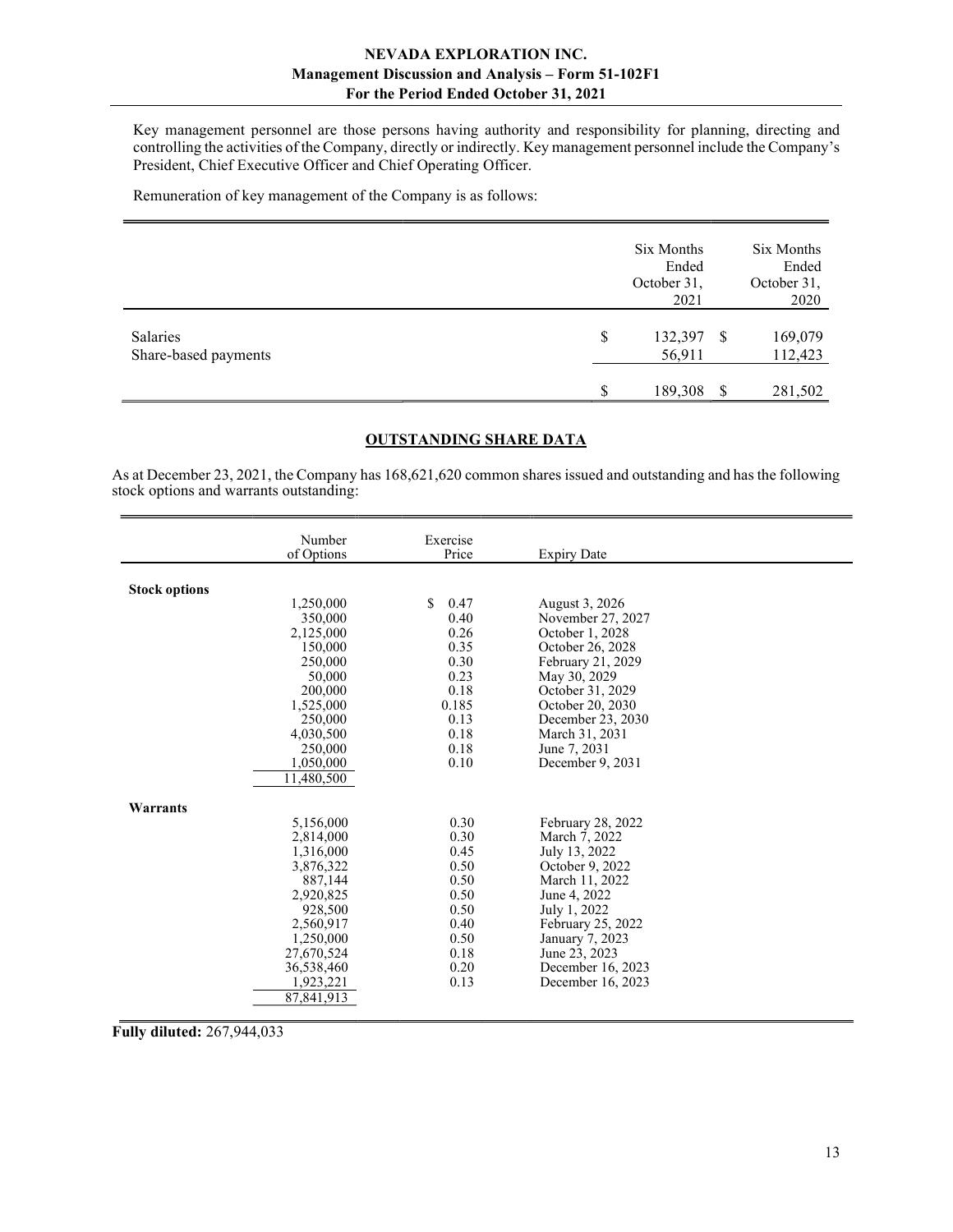# FINANCIAL INSTRUMENTS AND FINANCIAL RISK FACTORS

#### Risk Management Policies

The Company is exposed to risk due to the nature of its financial instruments. Risk management is the responsibility of management and the Company did not use derivative instruments.

#### Fair value

Financial instruments measured at fair value are classified into one of three levels in the fair value hierarchy according to the relative reliability of the inputs used to estimate the fair values. The three levels of the fair value hierarchy are:

Level  $1 -$  Unadjusted quoted prices in active markets for identical assets or liabilities;

Level 2 – Inputs other than quoted prices that are observable for the asset or liability either directly or indirectly; and Level 3 – Inputs that are not based on observable market data.

Short term investments are measured at level 1 of the fair value hierarchy. The fair value of short term investments is measured at the market price of the common shares held at the measurement date. The carrying value of cash and cash equivalents, other receivable, deposits and bonds, and accounts payable and accrued liabilities approximate their fair value because of the short-term nature of these instruments.

#### Financial risk factors

The Company's risk exposures and the impact on the Company's financial instruments are summarized below:

#### Credit risk

Credit risk is the risk of loss associated with a counterparty's inability to fulfill its payment obligations. The Company's credit risk is primarily attributable to cash and cash equivalents and deposits and bonds. Management believes that the credit risk concentration with respect to cash and cash equivalents, deposits and bonds is remote as it maintains accounts with highly-rated financial institutions.

# Liquidity risk

Liquidity risk is the risk that the Company will not be able to meet its financial obligations as they fall due. The Company manages liquidity risk through the management of its capital structure and financial leverage. It also manages liquidity risk by continuously monitoring actual and projected cash flows. The Board of Directors reviews and approves the Company's operating and capital budgets, as well as any material transactions out of the normal course of business.

As at October 31, 2021, the Company had a cash and cash equivalent balance of \$1,372,721 (April 30, 2021 - \$1,026,796) to settle current liabilities of \$87,481 (April 30, 2021 - \$502,576). The Company believes that there is minimal liquidity risk as at October 31, 2021.

# Market risk

Market risk is the risk of loss that may arise from changes in market factors such as interest rates, foreign exchange rates and equity prices.

(a) Interest rate risk

 The Company is exposed to interest rate risk to the extent that the cash and cash equivalents maintained at the financial institutions is subject to floating rate of interest. The interest rate risks on cash and cash equivalents and deposits and bonds are not considered significant.

(b) Foreign currency risk

The Company is exposed to financial risk arising from fluctuations in foreign exchange rates and the degree of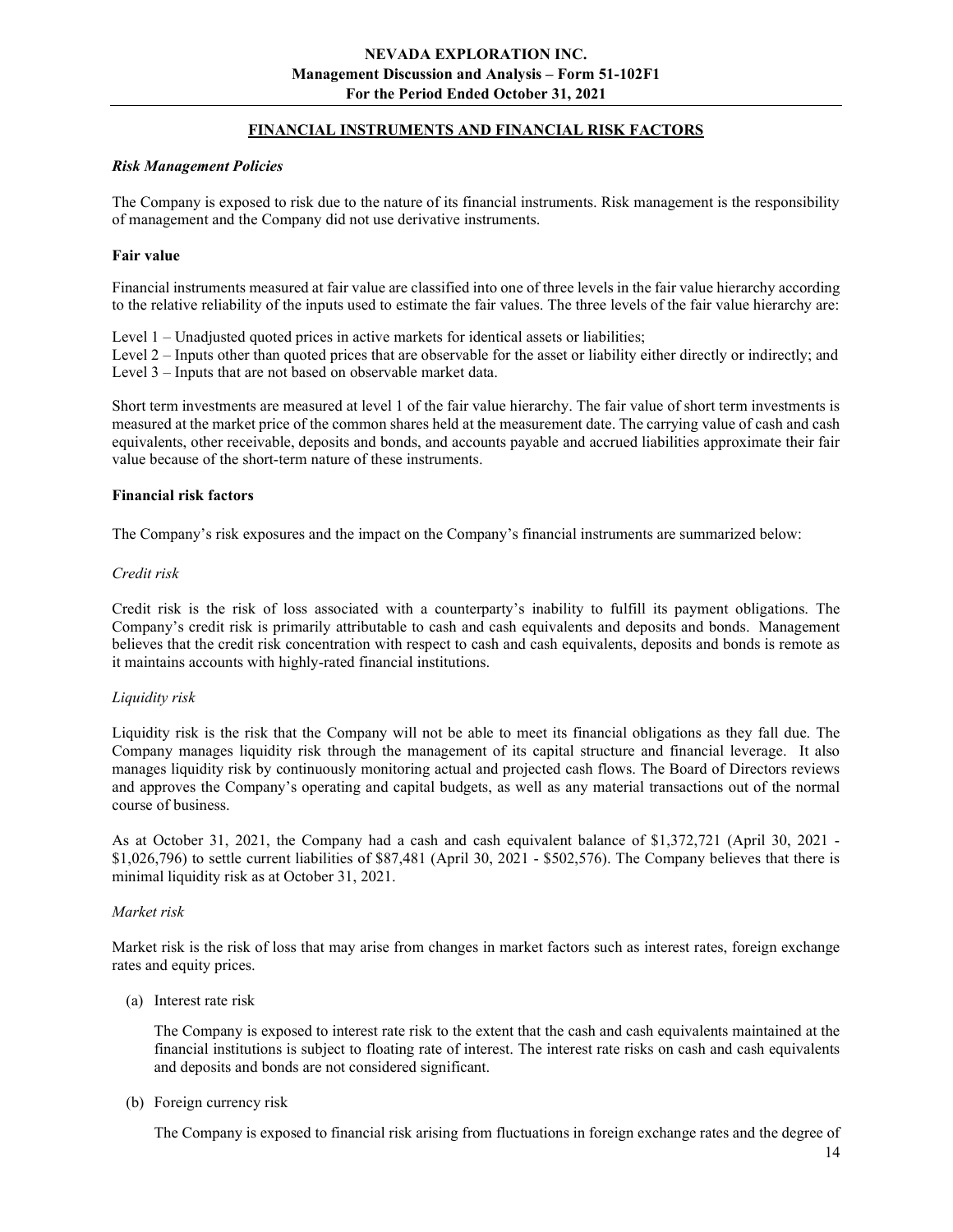volatility of these rates. A significant portion of the Company's expenses is denominated in US dollars. Consequently, certain assets, liabilities and operating expenses are exposed to currency fluctuations. The Company does not use derivative instruments to reduce its exposure to foreign currency risk. Net assets denominated in foreign currency and the Canadian dollar equivalents as at October 31, 2021 are as follows:

|                     |   | USD       | CDN       |
|---------------------|---|-----------|-----------|
| Current assets      | S | 1,661,766 | 2,057,931 |
| Non-current assets  |   | 161,355   | 199,825   |
| Current liabilities |   | (21, 588) | (26, 735) |
|                     |   |           |           |
|                     | S | 1,801,533 | 2,231,021 |

Based on the above net exposures as at October 31, 2021, and assuming all other variables remain constant, a 10% change in the value of the US dollar against the Canadian dollar would result in an increase/decrease of USD\$180,153 in comprehensive loss.

# CAPITAL MANAGEMENT

In order to maintain its capital structure, the Company is dependent on equity funding and when necessary, raises capital through the issuance of equity instruments, primarily comprised of common shares and share purchase warrants. In the management of capital, the Company includes the components of equity as well as cash and cash equivalents.

The Company prepares annual estimates of exploration expenditures and monitors actual expenditures compared to the estimates to ensure that there is sufficient capital on hand to meet ongoing obligations. The Company's investment policy is to invest any excess cash in highly liquid short-term deposits with terms of one year or less and which can be liquidated after thirty days without interest penalty. The Company currently has insufficient capital to fund its exploration programs and is reliant on completing equity financings to fund further exploration. The Company is not subject to any externally imposed capital requirements.

There were no changes in the Company's approach to capital management during the period ended October 31, 2021.

# RISKS AND UNCERTAINTIES

In conducting its business of mineral exploration, NGE is subject to a wide variety of known and unknown risks, uncertainties and other factors which may affect the results, performance or achievement of the Company. Such risks and factors include, among others: risks related to the actual results of current and future exploration activities; future prices for gold, silver, and other commodities; environmental risks and hazards; the Company's lack of substantial revenue; the Company's ongoing need to raise money through equity financings; increases to operating, labour, and supply costs; and changes to government regulation, taxes, and fees. Although the Company attempts to identify and plan for these important factors that could affect results materially, the Company cautions the reader that the above list of risk factors is not exhaustive, and that there may be other factors that cause results to differ from anticipated, estimated, or intended results. Ultimately, there can be no guarantee that the Company will be successful in making an economic mineral discovery.

# LIST OF DIRECTORS AND OFFICERS

Wade A. Hodges, CEO and Director James Buskard, President Christina Blacker, CFO Dennis Higgs, Chairman and Director